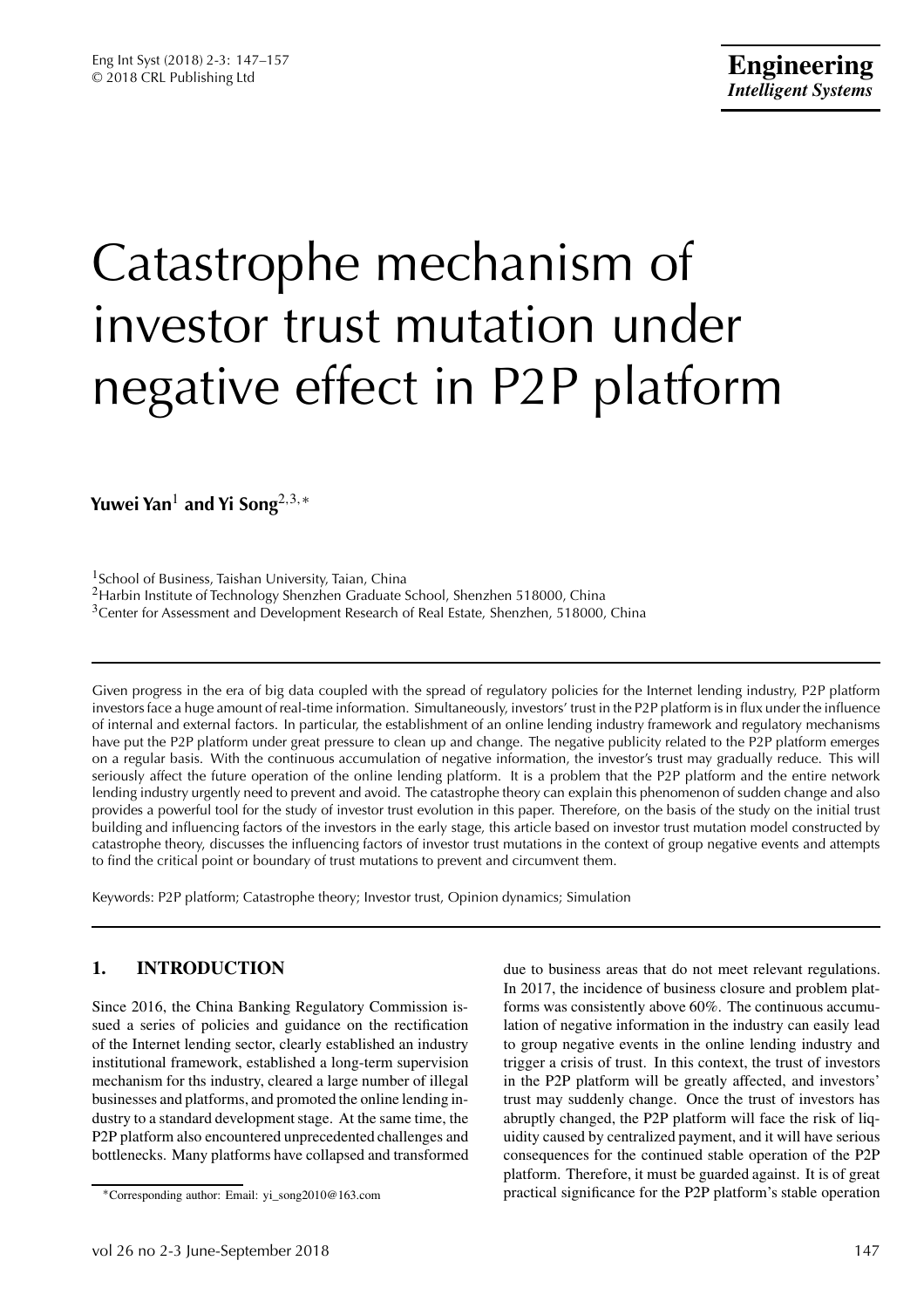and liquidity risk prevention to study the sudden changes in investor trust in the P2P network lending platform.

The establishment of a trust mechanism is not static, but evolves dynamically with the development of society and the interaction between the parties to the transaction. The existing literature studies mostly analyze the factors influencing investor trust from a static perspective  $1-3$ , and minimal literature focuses on the dynamic changes in trust. Research on the trust of online lending investors found that the main factors affecting the trust of investors are individual psychological traits, borrower information, and platform's risk control ability  $4-6$ . According to the research conclusions of Chapter 3, the information disclosure of the platform is the main factor affecting the trust of investors in view of the unique operating model, interest rate setting method, and survival status of the P2P platform in China. It includes financial information such as net cash flow and interest management fees, as well as social capital and risk control measures of the platform. Therefore, in combination with the existing literature and the above-mentioned research, external influence factors mainly consider the impact of P2P platform information disclosure on investor trust in the investor trust evolution model we construct.

China's P2P platform is undergoing industry clean-up and regulation. At the time of these changes, negative information emerged. As negative information emerges on the occasion of the P2P platform changes, whether the acceptance of negative information by the network of borrowing investors and the transfer and interaction with other investors will have an impact on investor trust. Simultaneously, whether or not the accumulation of negative information in the industry or the occurrence of adverse events (e.g. Ezubo. event) will lead to sudden and qualitative changes is an issue that the P2P platform needs to guard against and must deal with. Once this kind of sudden change occurs, it will easily cause investors to focus in a concentrated manner. This will cause the liquidity risk that the capital chain breaks to the P2P platform, and will seriously affect the sustained and stable development of the P2P platform and the network lending industry. Therefore, the influence mechanism of negative information transmission and interaction between investors on trust transformation of investors will be explored., based on the perspective dynamics. At present, the evolution of viewpoints can be roughly divided into two categories. One is a case study based on real group events; the other type is model-based research, which builds mathematics or computer models for group events and further studies the laws of operation, based on existing research results in psychology, sociology, and other related disciplines. Its main research methods are mathematical methods and computer simulations. Furthermore, perspective dynamics is a class of models that apply mathematical model or physics research to sociological phenomena 7. Therefore, this article will study the impact of investor perspectives on the evolution of investor trust based on perspective dynamics.

In network group events, the process of forming and reaching the extremes of attitude evolution is an important factor of group behavior. It can be said that group polarization is the fuse of online community events. The rapid development of information technology allows users to obtain faster and wider information through the Internet, but it also leads to polarization or reversal of the individual's opinions or attitudes. The events that easily lead to an attitude polarization on the Internet generally involve issues such as politics and people's livelihood that are closely related to the interests of the online community. Individuals generally hold a priori view of these events. In the process of interacting through the network, if there are supporters, they will reinforce each other's viewpoints. When they encounter different views,they may make their opinions extreme by the conflict of opinions 8,9. The models that consider the relevant psychological theories in the evolution of group perspectives mainly include D-W models  $10^{-12}$  and J-A models  $13,14$ . The D-W model considers that when the individual viewpoints are close, their viewpoints will approach each other and gradually become unified, and the model based on this is constructed to discuss the influence of different viewpoint thresholds on the evolution of the group viewpoints. Studies have shown that high thresholds make the view evolve towards consistency, while low thresholds encourage group perspectives to form multiple small groups.

The study of the dynamic process of the evolution of investor groups can be divided into top-down and bottom-up categories. Top-down is to solve the dynamical differential equations, so as to obtain the evolutionary characteristics of the system. Top-down is that using computer simulation methods to study the macroscopic evolutionary dynamics characteristics of the system through the emerging phenomenon of interaction between individuals. With the development of computer technology, computer-based modeling and Monte Carlo simulation are becoming important research methods for social group behavior. This kind of method simulates the evolution process of group attitudes, abstracts the micro-interactions and interactions between individuals from reality observations, and reveals the group behaviors that emerged. This type of computational experiment method is not only suitable for the study of the complex social system self-organization, dynamic evolution and interaction between macro and micro levels, but also together with traditional methods to form a more comprehensive, deeper understanding and analysis of complex social issues. The dynamic evolution of the trust mechanism is not only influenced by external context factors, such as the disclosure of information on the P2P platform, the exchange of views of the investor community, but also influenced by the individual personality traits of investors. Kumpfer<sup>15</sup> and Roberts et al.<sup>16</sup> proposed that individual personality traits have a decisive influence on cognition. We classify the personality traits of individual investors into three categories based on sensitivity to events or information: sensitive individuals, neutral individuals, and apathetic individuals. Sensitive individuals are extremely sensitive to events or information and vulnerable to external influences. It is difficult to maintain the independence of psychological cognition. Apathetic individuals pay less attention to the development and spread of external events or information, and can better maintain their independence. Neutral individuals is a type between sensitive and apathetic individuals. We will examine the influence of internal factors on the evolution of investor trust from the perspective of individual investor characteristics.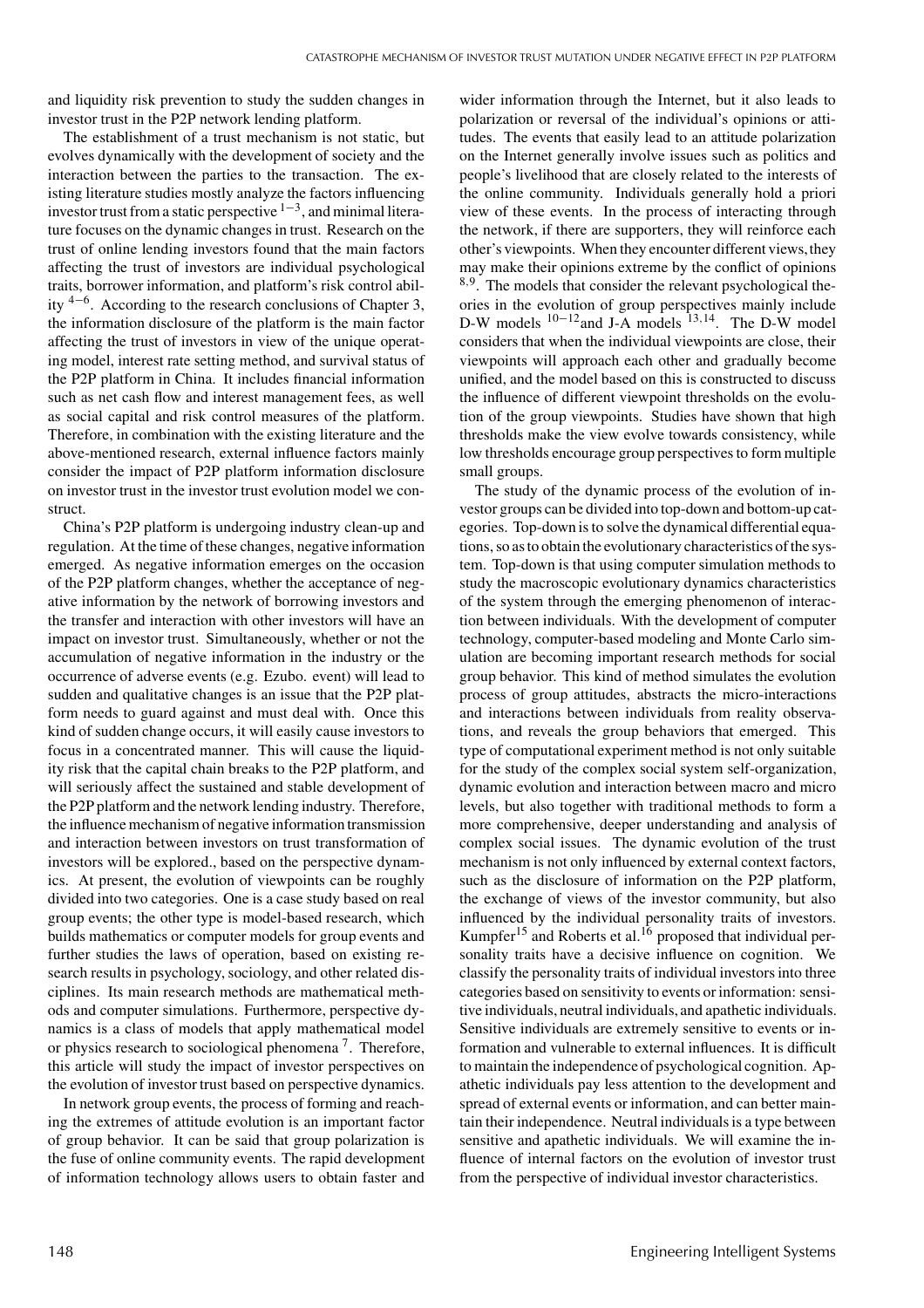The evolution of investor trust may be catastrophic due to the emergence of negative information, and this mutation has a non-linear, non-continuity character. Simultaneously, traditional empirical research cannot reveal the evolutionary mechanism of investor trust. However, the cusp catastrophe theory can describe the sudden change of the individual's psychology or behavior, and can explain this phenomenon of sudden change of discontinuity well, thus providing an effective method for the study of this paper. Therefore, in the context of the P2P platform's confidence crisis and mass incidents, We, based on the multiple roles of investors' internal individual traits and interactions and external platform information disclosure between with investor group perspectives, established an investor trust model based on catastrophe theory and adopted a scale-free network structure as a connection model for social networks  $17$ . In recent years, using social computing methods to study social phenomena has become an important sociological research method  $18,19$ . We use social computing methods to study the mutation of investor trust, help to clarify the process and mechanism of trust mutations, and effectively prevent large-scale situations in which investors focus on redemption. Therefore, it is of great significance for the stable operation of P2P platforms. That we use social computing methods to study investor trust mutations help to elucidate the process and mechanism of the occurrence of trust mutations, and effectively prevent large-scale situations in which investors focus on redemption. It also has important implications for the stable operation of P2P platforms.

#### **2. INVESTOR TRUST CATASTROPHE MODELS**

Deffuant uses continuous values to characterize individual viewpoints and proposes a continuous viewpoint model on a fully connected network. That is, the D-W model. The model can be effectively simulated by computer simulation, and its dynamic properties can be qualitatively understood. However, this model only considers the assimilation effect in social psychology without considering the repulsive effect. The J-A model based on the extended model of D-W considers the assimilation and repulsion effects in social psychology on a fully connected network. The J-A model is defined as follows:

Assimilation rules: If the attitude between individual A and individual B is less than  $d_1$ , ie,  $|x_A - x_B| < d_1$ , the attitude values of individual A and individual B are updated to:

$$
x'_{A} = x_{A} + \mu(x_{B} - x_{A})
$$
  

$$
x'_{B} = x_{B} + \mu(x_{A} - x_{B})
$$

The parameters  $\mu$  represent the individual's personal characteristics,  $\mu \in (0, 0.5)$ . Psychologist Carley believes that individual traits are a set of features that remain relatively stable over time. It usually does not change with time, but it is a key factor in determining the behavior  $20$ . Therefore, we classify individuals into three categories by traits: sensitive, neutral, and independent. Sensitive individuals are susceptible to other individuals. Neutral individuals are affected to some degree by other individuals. Independent individuals are not easily affected by other individuals and tend to make decisions themselves. Therefore, the value of  $\mu$  in the sensitive individuals is larger, followed by the neutral ones, and the individual ones have smaller values.

Repulsion rule: If the attitude between individual A and individual B is less than  $d_2$ , ie.,  $|x_A - x_B| > d_2$ , then the attitude values of individual A and individual B are updated to:

$$
x'_{A} = x_{A} - \mu(x_{B} - x_{A})
$$
  

$$
x'_{B} = x_{B} - \mu(x_{A} - x_{B})
$$

In the existing D-W model and J-A model, one-dimensional attitude description is mainly adopted for individual attitudes, which are divided into two types: discrete type and continuous type. In discrete form, attitude is represented by two discrete values, and the continuous type is represented by the values on an interval.

We use continuous  $x_i \in (0, 1)$  to indicate the trust value of investors to P2P platform. We believe that the formation of investor trust is not only influenced by individual characteristics, but also by the information disclosure on the P2P platform. We observe that with the accumulation of negative information, sudden changes in investor trust can result. The catastrophe theory takes the variation of the behavior of the potential function near the critical point (ie, the equilibrium point) as the research goal, and divides the critical point of the system into two categories: non-degenerate and degenerate. It proposes that the potential function exhibits simpler properties around the non-degenerate critical point of the system. However, around the critical point of degradation, the system structure presents an extremely unstable state. As long as the parameters change slightly, the system topology property will change and the mutation will occur. In the field of social psychology, there is a sudden change in people's attitude towards public policy  $2^{1,22}$ . The person's evaluation degree is the state variable, and the dynamic mechanism of the evaluation degree is constructed by using social dynamics. At the same time, the cusp catastrophe theory is used to investigate the sudden change of state variables under the influence of continuous changes of multiple control parameters.

Basic mutation models include fold-over mutations, cusptype mutations, swallow-tailed mutations, butterfly-type mutations, hyperbolic umbilicus mutations, elliptical umbilical mutations, and parabolic umbilical mutations. Among them, because the cusp catastrophe model can express complex connotations in a concise system structure, it has been widely used. The cusp catastrophe model has a state variable which jumps at the critical point of the system; the cusp catastrophe model has two control variables. The continuous change of the control variable will cause the state variable to reach the critical point of the system and jump occurs. Therefore, we use the cusp catastrophe model to measure the differences in trust between individual investors.

The potential function of the cusp catastrophe model is shown in Equation 3: Among them, x is a state variable, and *u* and v are control variables.

$$
v(f) = f^4 + uf^2 + vf
$$

In order to achieve the equilibrium of the system, x is de-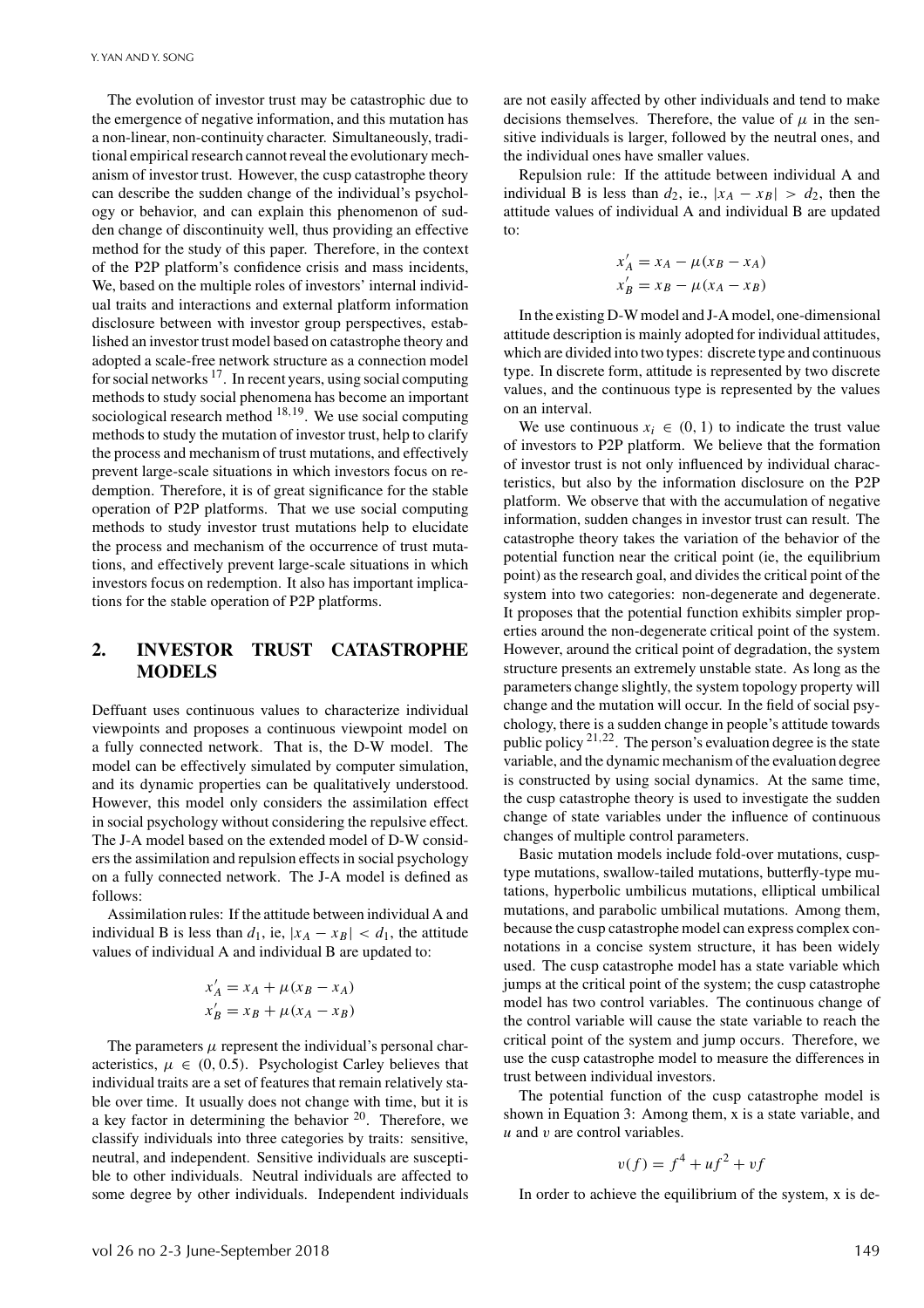rived to get the formula 4:

$$
\frac{\partial v(f, u, v)}{\partial x} = \frac{1}{4}f^3 + 2uf + v
$$

The equilibrium points of the system are all satisfied:

$$
\frac{1}{4}f^3 + 2uf + v = 0
$$

Figure 1 depicts a graphical representation of the system's equilibrium points (ie, Equation 5) discrete changes due to continuous changes in parameters. The trifoliate surface of the upper part is the balanced surface x of the system, consisting of the first half, the second half, and the folds. The first half and the second half represent the two steady states of x, and the folds are the unreachable regions of x. The lower part is the control plane formed by the control variables  $u$  and  $v$ , and the two sharp lines are singularities. When the values of *u* and v reach the two lines, mutations will take place. The two lines  $c_2$  and  $d_2$  indicate that the investor's trust suddenly jumps from one stable state to another.

In this paper, *u* represents the investor's trust value,  $u = x$ . v represents the level of disclosure of the platform,  $v \in (0, 1)$ . *f* represents the individual's level of trust in the platform. Therefore, the trust distance between individual A and individual B is  $d = |f_A - f_B|$ . When the trust degree f of individual A and individual B is located on the same curved surface of the cusp catastrophe model, that is, they are in the normal state or in the same abnormal state, it means that the two individuals have similar levels of trust. Therefore, the assimilation rule is used to update the trust value. If the trust degree f of individual A and individual B is located on different surfaces of the cusp catastrophe model, it means that the trust degree of the two individuals differs greatly. Therefore, the repulsive rule is used to update the trust value.

## **3. SIMULATION EXPERIMENTS AND ANALYSIS**

According to the model in the previous section, we used Anylogic software to build a simulation model. Multi-agent simulation is used for modeling. Each agent represents an individual participating in the P2P network loan information interaction in a social network. The network structure between Agents is a scale-free network structure, which is a model of a network structure that shows that it is closest to the real world. In each evolution time step, the interaction between each individual and other individual is as follows: First, determining whether the individuals are connected. If they are not connected, evolution goes to the next time step If connected, then the evolution according to the rules proposed in the previous section is performed. After that, according to the trust value of the two agents and the degree of information disclosure of the platform, the trust degree of the two agents to the platform is calculated according to Equation 5. If it is calculated that the degree of trust between the two is on the same surface of the cusp catastrophe model, the evolution of trust based on the assimilation rule is carried out and their trust will approach each other. If it is calculated that the degree of trust between the two is located on different surfaces of the cusp catastrophe **Table 1** Comparison of evolutionary results of three network structures.

|                       | Random                      | Small World                 | Scale-free                  |
|-----------------------|-----------------------------|-----------------------------|-----------------------------|
|                       | network                     | Network                     | network                     |
| Number of simulations |                             | 500                         |                             |
| Steady-state time     | 35                          | 25                          | 26                          |
| Steady state subset   | $\mathcal{D}_{\mathcal{L}}$ | $\mathcal{D}_{\mathcal{L}}$ | $\mathfrak{D}$              |
| Number of simulations |                             | 100                         |                             |
| Steady-state time     | 32                          | 20                          | 25                          |
| Steady state subset   | $\mathfrak{D}$              | $\mathcal{D}_{\mathcal{L}}$ | $\mathcal{D}_{\mathcal{L}}$ |
| Number of simulations |                             | 50                          |                             |
| Steady-state time     | 20                          | 10                          | 15                          |
| Steady state subset   |                             |                             |                             |

model, the trust evolution will be carried out according to the rule of exclusion, and the difference in trust between them will further increase. This process is shown in Figure 2.

#### **3.1 Impact of network structure and number of investments on investor trust evolution**

We first compared the evolution of investor trust under three widely used network structures (random networks, scale-free networks, and small-world networks). Figures 3, 4 and 5 show the evolution of investor trust in the P2P platform under random networks, small-world networks, and scale-free networks, respectively. From a graphical point of view, the impact difference of the three network structures on the formation of the final evolution is not significant. In the steady state, the three network structures all form two clusters of subsets, and there are significantly more downwardly convergent individuals than upwardly convergent individuals. Based on this, we conducted further data analysis. The results are shown in Table 1. When the number of investors is less than 100, the simulation results are less stable. However, when the number is greater than 100, regardless of the number of people, the time for the three network structures to reach steady state is relatively small. When the number of investors changes and the network structure changes, we find that the steady-state time under the scale-free network structure is the most stable among the three network structures.

Therefore, we have reached the following conclusions: Comparing the results of the evolution of the trust values of the number of different investors under different network structures, we find that the three network structures (random network, small-world network, and scale-free network) have minimal difference, but the scale-free network structure is the most stable and it is the investor relationship network that the is most suitable and realistic. Therefore, the scale-free network structure was chosen for follow-up experiments. At the same time, because the evolution of the network structure is relatively stable when the number of investors exceeds 100, we set the number of simulations to 500.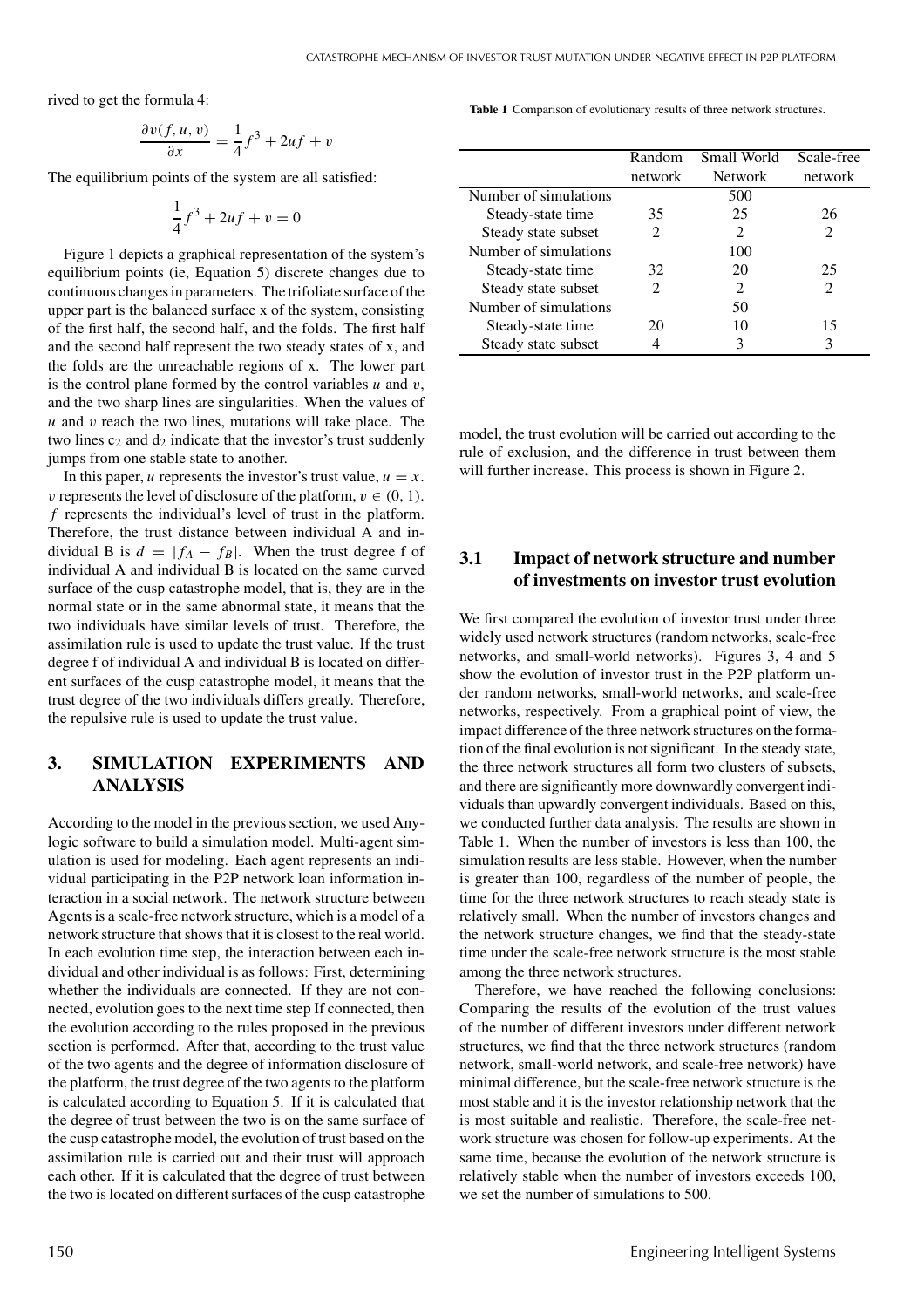

**Figure 1** The cusp mutation model.



**Figure 2** Simulation evolution process.







**Figure 4** The evolution of small-world networks.

# **3.2 The influence of investors' individual traits on the evolution of trust**

We will separately study the evolutionary results of investor trust in the P2P platform when the individual investor characteristics are all sensitive, neutral, or indifferent. Simultaneously, we will study the evolutionary results when the three individual traits exist on the investor relations network on average, and this means the above results explore the effects of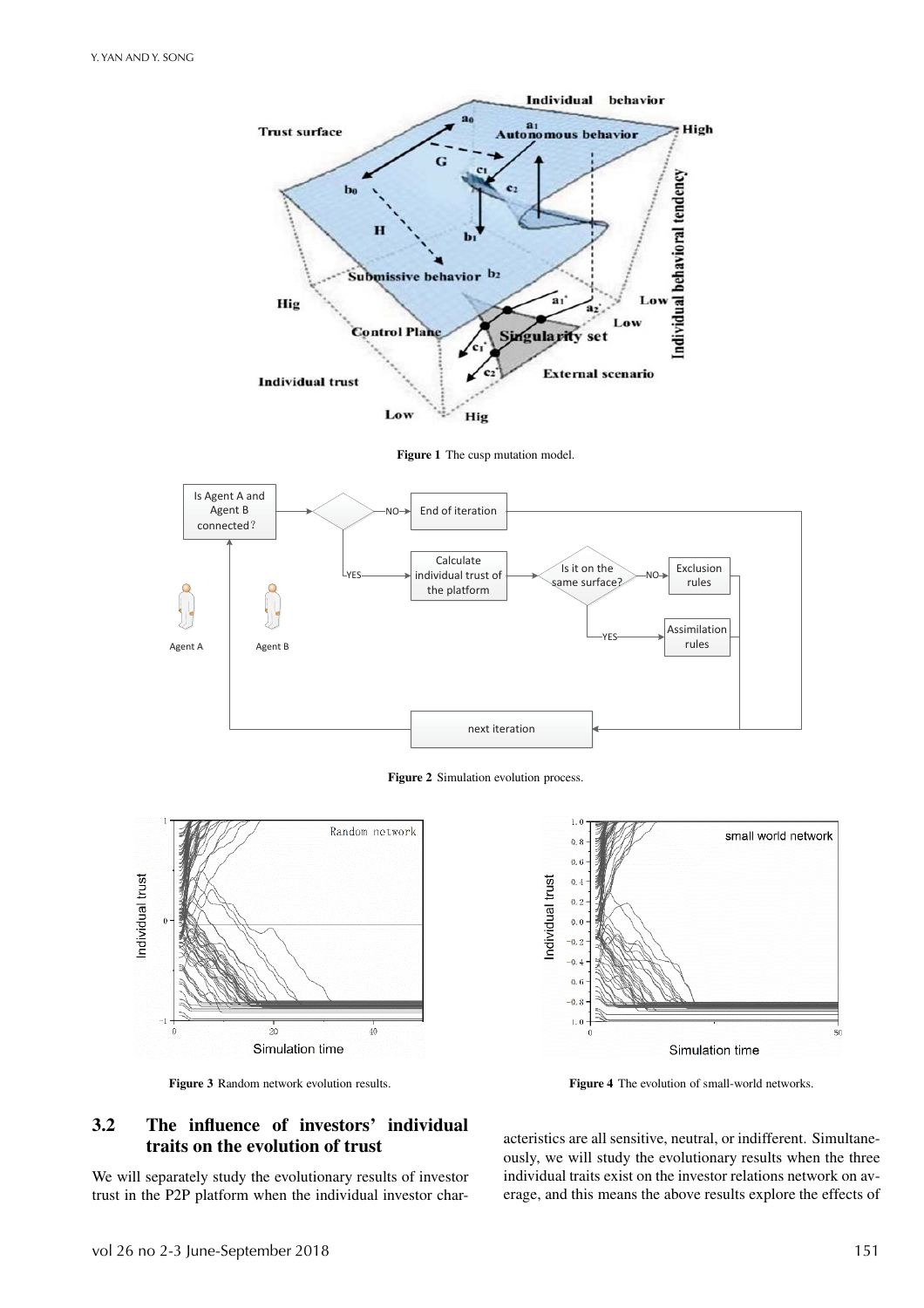

**Figure 5** Scale-free network evolution results.



**Figure 6** All individuals are apathetic individuals.



**Figure 7** All individuals are neutral individuals.

individual investor traits on the outcome of trust evolution.

It can be seen from the figure that apathetic investors are difficult to influence by the opinions of other individuals and tend to think independently. The individual investor's trust in the P2P platform as a whole has no obvious convergence effect, and there is no obvious subset in the steady state. For neutral investors, such individuals will be affected by other individuals to a certain extent, but they will not be completely affected. Therefore, the convergence effect of trust in Figure 7 is more obvious than that in Figure 6, but the convergence time is longer, which combines the characteristics of sensitive



**Figure 8** All individuals are sensitive individuals.



**Figure 9** Average ratio of three types of individuals.

individuals and apathetic individuals. For sensitive investors, they are easily affected by the opinions or behaviors of other individuals. Therefore, the convergence speed is fast and the convergence effect is obvious. When sensitive, apathetic, and neutral investors exist on average, apathetic investors maintain their independent thinking characteristics. However, the simultaneous existence of neutral and sensitive investors makes the convergence rate faster, and although the convergence effect is worse than that for sensitive investors, it can also form a distinct subset.

Comparing the evolution of investor trust values under different investors' traits, we can draw the following conclusions: Compared with neutral investors, sensitive investors are more affected by the interaction of group perspectives, and the resulting fluctuations in trust in the P2P platform are also greater. Apathetic investors' trust in the platform is less affected by the interaction of group perspectives and the evolutionary trend is relatively stable.

# **3.3 Influence of individual factors and platform factors on investor trust mutation**

Based on the previous research findings, we know that the factors influencing investor's trust are not only individual factors, but also related to the degree of information disclosure on the P2P platform. Therefore, we will study the influence of the weight of individual factors and the weight of the platform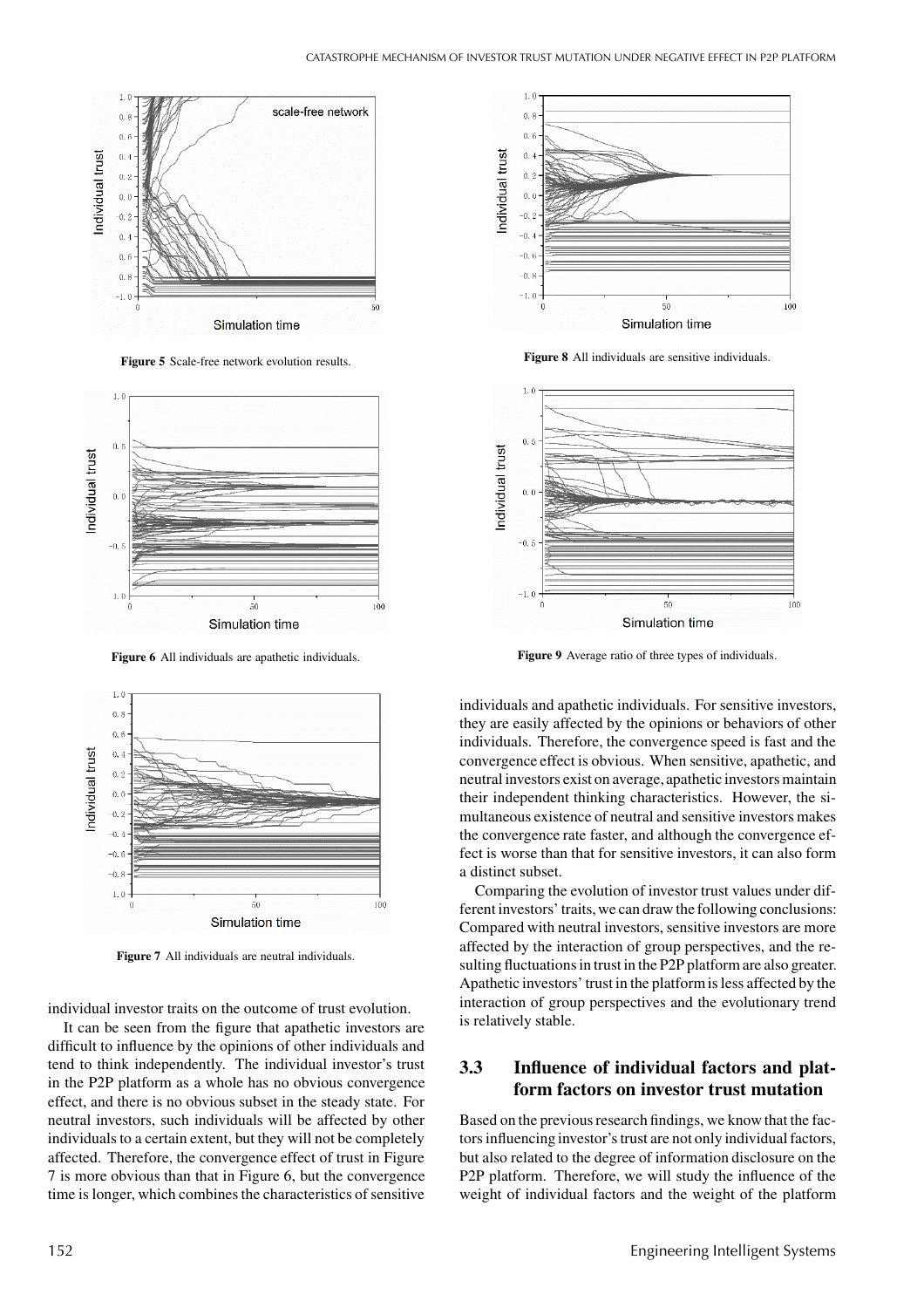

Figure 10 (a) Bifurcation point set



Figure 10 (b) mutation graph

**Figure 10**  $\beta = 0, \alpha \in (0, 1)$ .

factors on the trust mutation of investors.

The catastrophe model for investor trust is as follows:

$$
\frac{1}{4}f^3 + 2uf + v = 0
$$

We add  $\alpha \in (0, 1), \beta \in (0, 1)$  to the formula,  $\alpha$  and  $\beta$  respectively represent the individual weight of investors and the degree of disclosure of P2P platform information on the impact of investor trust mutations. That is:

$$
\frac{1}{4}f^+2\alpha uf + \beta v = 0
$$

When  $\beta = 0$ , no matter how much  $\alpha$  is, the graph does not meet the characteristics of the mutation graphs. Bifurcation point sets and mutation graphs are shown in Figure 10.

Therefore,  $\beta$  is set as 1, and the effect of the change of  $\alpha$ on investor trust mutation is discussed. The result is shown in the figure below.

From the figure we find that as  $\alpha$  gradually increase from 0 to 1, the range of divergent point sets increases. When  $\alpha = 0$ , the investor's trust in the P2P platform is not easily mutated, and the graph tends to a logistic graph. When  $\alpha = 1$ , the folds of the mutation graph increase, which indicates that the range of investor trust mutations increases. When  $\alpha = 1$ ,



Figure 11 (a) Bifurcation point set



Figure 11 (b) mutation graph

#### **Figure 11**  $\beta=1$ ,  $\alpha=0$ .

and  $\beta$  gradually increases from 0 to 1, the influence of trust mutations on investors is shown in the following chart.

As can be seen from the figure that as the gradual increase of  $\beta$ , the range of the divergent point set becomes smaller and the fold of the mutation graph decreases, that is, the scope of the investor's trust in the platform is prone to sudden change.

In Equation 6, the independent variable associated with the regular factor  $\alpha$  is the P2P platform information disclosure, and the independent observation variable related to the divergent factor  $\beta$  is the individual attitude. In mutation theory,  $\alpha$ determines the location of the mutation and  $\beta$  determines the degree of mutation<sup>29</sup>. In the evolution of investor trust, the level of disclosure of platform information determines the position of structural mutations that investors trust. This type of mutation includes two aspects: the construction of trust or the destruction of trust, and the degree of mutation is determined by the individual attitude variable. This shows that the deterioration of investor trust in real life is due to external changes in platform information and the extent of this deterioration is determined by the attitude of individual investors. From this, it can be concluded that different investors have different trust results due to different evaluations of the same negative information.

With the continuous changes in information disclosure and individual attitudes of P2P platforms, when there is a possibil-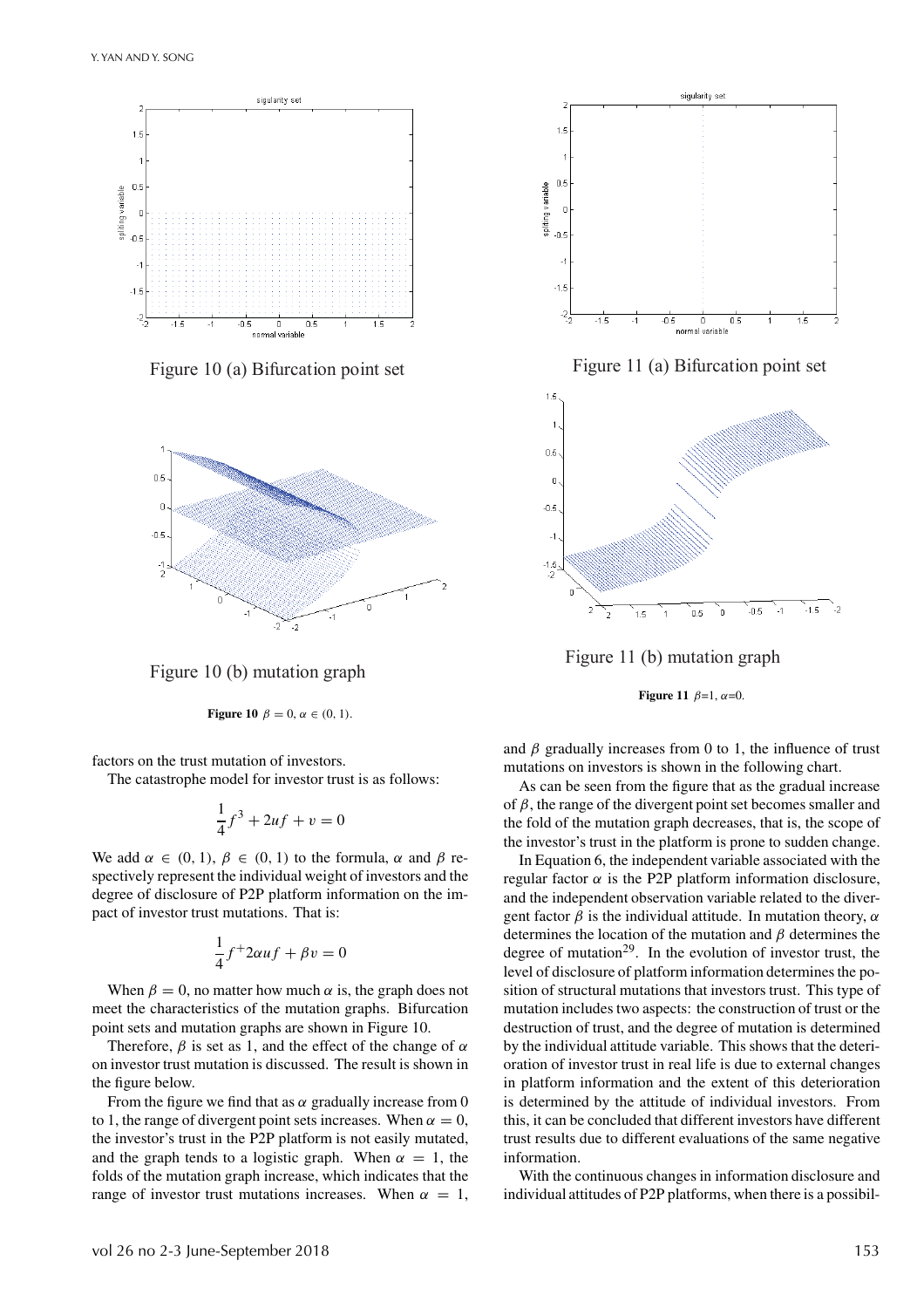

Figure 12 (a) Bifurcation point set



Figure 12 (b) mutation graph

**Figure 12**  $\beta$ =1,  $\alpha$ =0.5.

ity of sudden change in investor trust, external random disturbances, ie. changes in P2P platform information disclosure, will cause perturbation jumps in the equilibrium state of individual investor trust. We focus on the sudden jump from trust to mistrust. The existence of perturbation jumps shows that the change of platform information disclosure is a management factor that needs to be focused. From the above figure, we can see that even if the attitude of investors is positive, there is always an unstable region for the level of information disclosure of the platform. Only when this area is traversed, the change in trust of investors on the P2P platform is more gradual and predictable.

# **3.4 The influence of individual traits and platform information disclosure on the evolution of individual trust**

Through the previous experiments, we found that the trust of sensitive investors is more affected by external factors. Therefore, we will discuss the path of trust evolution of sensitive investors under different P2P platform information disclosure degrees. The result is shown in the figure below.

We find that the degree of information disclosure on the P2P platform has a significant impact on the evolution of in-



Figure 13 (a) Bifurcation point set



Figure 13 (b) mutation graph

**Figure 13**  $\beta=1$ ,  $\alpha=1$ .

vestor trust. When the level of information disclosure on the platform is low, the investor's trust in the platform is mainly derived from the his own attitude and the interaction of a group perspective. At this time, the individual investor's trust value will quickly reach steady state, and investors who choose to trust the platform will be more stable. At the initial stage, investors who are uncertain whether to trust the platform will approach the direction of distrust by interacting with other investors' perspectives. This process takes longer and fluctuates than investors who trust the platform. When the level of information disclosure on the P2P platform is high, investors and platforms involved in network lending basically reach information symmetry, and individual investors will converge toward trust. When the level of information disclosure on the P2P platform is medium, the evolution of investor trust is an inverted U-shaped evolution. In the early stages of evolution, the information disclosed by the platform increased the investor's confidence in the platform, but as the evolutionary time advances, incomplete symmetry of information and the interaction of opinions among investors lead to a reverse change in the evolution of investor trust in the P2P platform. The overall process showed an inverted U shape.

From this we conclude that for sensitive investors, the more information disclosure on the P2P platform, the faster the in-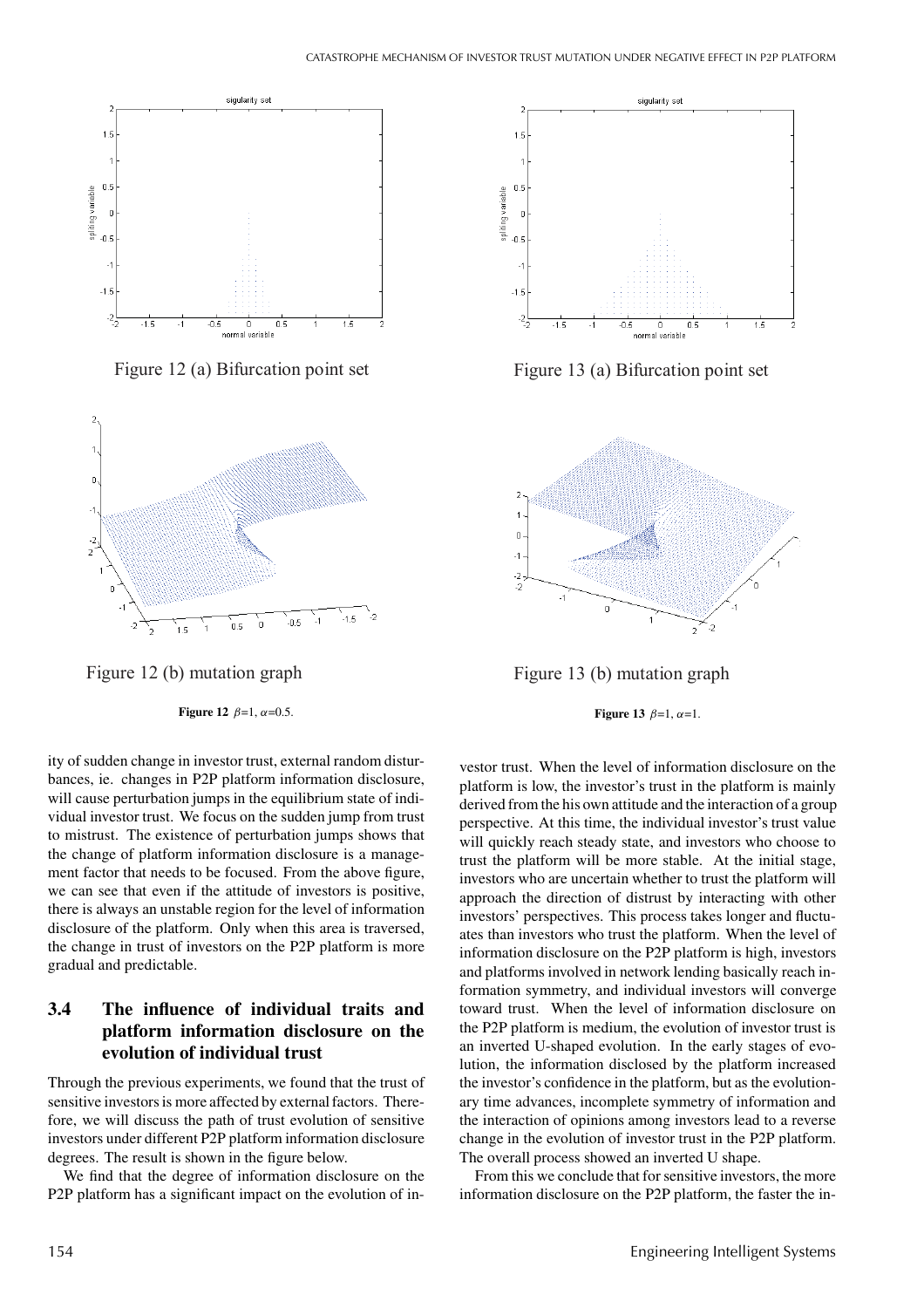

Figure 14 (a) Bifurcation point set



Figure 14 (b) mutation graph

**Figure 14**  $\alpha$ =0.5,  $\beta$ =0.5.

vestor's trust in the P2P platform will be formed and more stable. When the level of information disclosure on the P2P platform is medium, the trust of investors has evolved into an inverted U-shaped evolution, and trust has rapidly emerged and has gradually become distrustful.

## **4. CONCLUSION**

The trust of investors in the P2P platform is constantly changing under the influence of internal and external factors. Accumulation of negative information will lead to sudden changes in the trust of investors, and this kind of mutation will cause investors to focus on redemption, which will be fatal to the continued development of the P2P platform and online lending industry. Therefore, P2P platforms need to pay close attention and focus on preventing the occurrence of the above situations. This study constructs an evolutionary model of investor trust based on the mutation theory, analyzes the evolutionary path of investor trust under the influence of internal and external factors. At the same time, this study has studied the factors in which investors' trust in the P2P platform will mutate, and how to prevent and circumvent this mutation. Through the study of investor trust mutations, this article opens up a



Figure 15 (a) Bifurcation point set



Figure 15 (b) mutation graph

**Figure 15**  $\alpha$ =0.5,  $\beta$ =1.

new perspective on the research of online lending. The conclusions of the study are as follows: First, according to the classification of individual traits, sensitive investors' trust on P2P platforms is more susceptible to external factors, such as the interaction of opinions between investors, and the steady state of trust is more likely to be broken and the possibility of mutations is more likely to occur. Second, the mutation of investor trust is mainly due to information disclosure on the



**Figure 16** The level of information disclosure on the platform is low.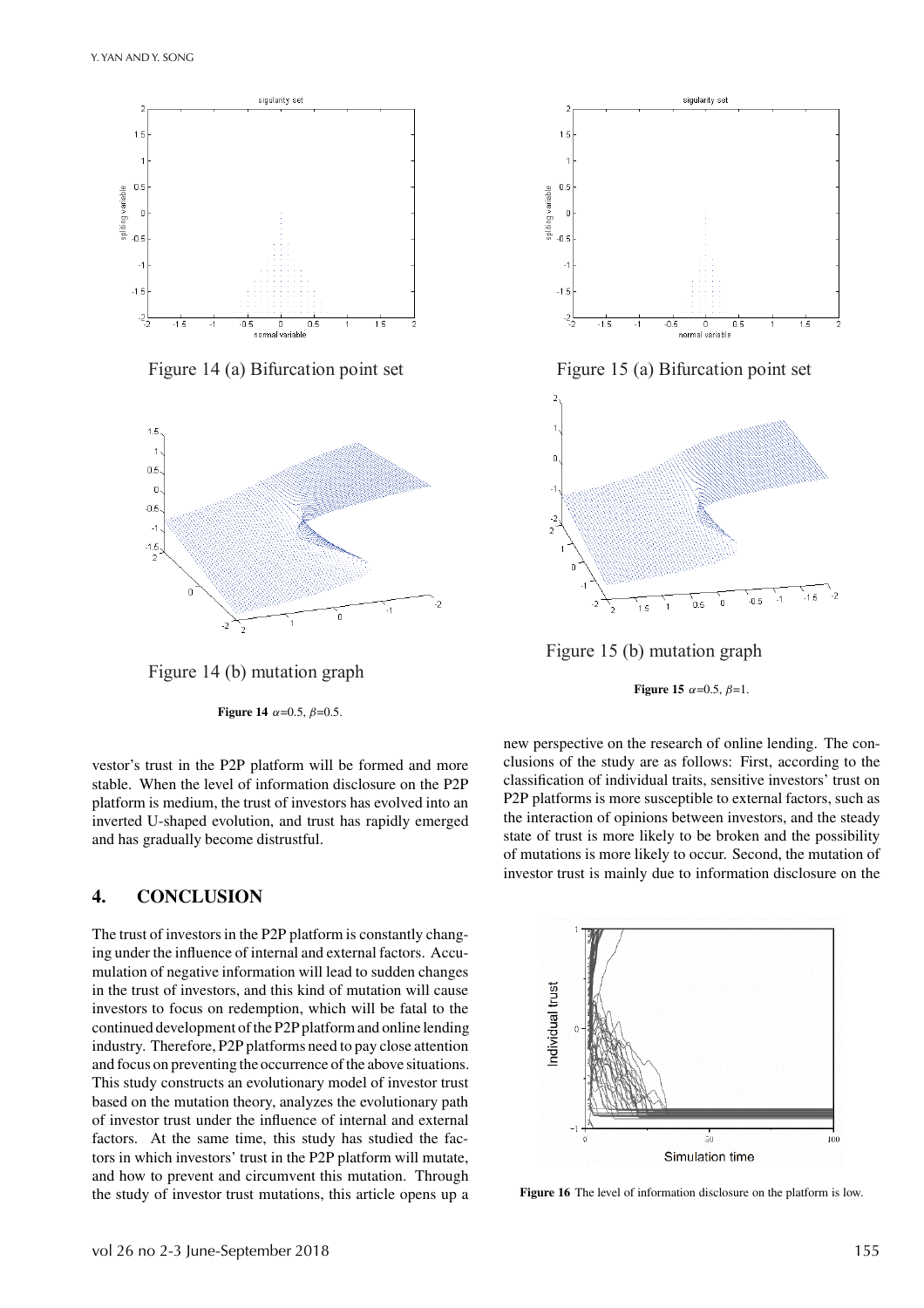

**Figure 16** The level of information disclosure on the platform is medium.



**Figure 16** The level of information disclosure on the platform is high.

P2P platform, such as negative information on the deterioration of financial status and social capital. When the level of information disclosure is low, investors' trust in the platform can easily be mutated, and the degree of mutation depends on the individual characteristics of the investor. Third, for sensitive investors, the information disclosure on the P2P platform has a significant impact on the evolution of its trust. The more disclosure information and transparency of the P2P platform, the easier it is for investors to trust the platform.

The above theoretical models and research conclusions are helpful for the P2P platform to evade and guard against the risk of centralized redemption caused by investor trust mutation, which is of great significance for promoting the sustainable and stable development of the P2P platform and network lending industry. In the catastrophe model constructed in this study, the P2P platform information disclosure variables simply distinguishes between three cases of information disclosure: more, less, or middle, and does not further distinguish and explain the types and quality of disclosure information. Therefore, it is necessary to continue to refine and improve the classification of information disclosure in the future research so as to present the true evolution mechanism of investor trust mutations, and then to prevent and circumvent them more specifically.

#### **REFERENCES**

- 1. Mondal A, Kitsuregawa M. Privacy, security and trust in p2p environments: A perspective[C]//Database and Expert Systems Applications, 2006. DEXA'06. 17th International Workshop on. IEEE, 2006: 682-686.
- 2. Shen Y C, Zhang H, Duan X L. Trust model of P2P network based on fuzzy degree of credit[C]//Applied Mechanics and Materials. Trans Tech Publications, 2015, 738: 1231-1235.
- 3. Tian C H, Zhou S H, Tian H R, Wang W D, Cheng S D. A New Trust Model Based on Reputation and Risk Evaluation for P2P Networks[J]. Journal of Electronics & Information Technology, 2007, 29(7): 1628-1632.
- 4. Ert E, Fleischer A, Magen N. Trust and reputation in the sharing economy: The role of personal photos in Airbnb[J]. Tourism Management, 2016, 55: 62-73.
- 5. Yan Y, Lv Z, Hu B. Building investor trust in the P2P lending platform with a focus on Chinese P2P lending platforms[J]. Electronic Commerce Research, 2018, 18(2): 203-224.
- 6. Chen D, Lai F, Lin Z. A trust model for online peer-to-peer lending: a lender's perspective[J]. Information Technology and Management, 2014, 15(4): 239-254.
- 7. Strogatz S H. Nonlinear dynamics and chaos: with applications to physics, biology, chemistry, and engineering[M]. CRC Press, 2018.
- 8. Jia P, MirTabatabaei A, Friedkin N E, et al. Opinion dynamics and the evolution of social power in influence networks[J]. SIAM review, 2015, 57(3): 367-397.
- 9. Proskurnikov A V, Matveev A S, Cao M. Opinion dynamics in social networks with hostile camps: Consensus vs. polarization[J]. IEEE Transactions on Automatic Control, 2016, 61(6): 1524-1536.
- 10. Deffuant G, Neau D, Amblard F, et al. Mixing beliefs among interacting agents[J]. Advances in Complex Systems, 2000, 3(01n04): 87-98.
- 11. Weisbuch G, Deffuant G, Amblard F, et al. Interacting agents and continuous opinions dynamics[J]. Heterogenous agents, interactions and economic performance, 2003: 225-242.
- 12. Deffuant G, Huet S, Amblard F. An individual-based model of innovation diffusion mixing social value and individual benefit[J]. American Journal of Sociology, 2005, 110(4): 1041-1069.
- 13. Jager W, Amblard F. Uniformity, bipolarization and pluriformity captured as generic stylized behavior with an agent-based simulation model of attitude change[J]. Computational & Mathematical Organization Theory, 2005, 10(4): 295-303.
- 14. Jager W, Amblard F. Guess you're right on this one too: Central and Peripheral processing in attitude changes in large populations[C]//Advancing social simulation: The first world congress. Springer, Tokyo, 2007: 249-260.
- 15. Kumpfer K L, Alvarado R, Smith P, et al. Cultural sensitivity and adaptation in family-based prevention interventions[J]. Prevention science, 2002, 3(3): 241-246.
- 16. Little A C, Burriss R P, Jones B C, et al. Facial appearance affects voting decisions[J]. Evolution and Human Behavior, 2007, 28(1): 18-27.
- 17. Amblard F, Deffuant G. The role of network topology on extremism propagation with the relative agreement opinion dynamics[J]. Physica A: Statistical Mechanics and its Applications, 2004, 343: 725-738.
- 18. Quattrociocchi W, Caldarelli G, Scala A. Opinion dynamics on interacting networks: media competition and social influence[J]. Scientific reports, 2014, 4: 4938.
- 19. Kahn J P, Vayena E, Mastroianni A C. Opinion: Learning as we go: Lessons from the publication of Facebook's socialcomputing research[J]. Proceedings of the National Academy